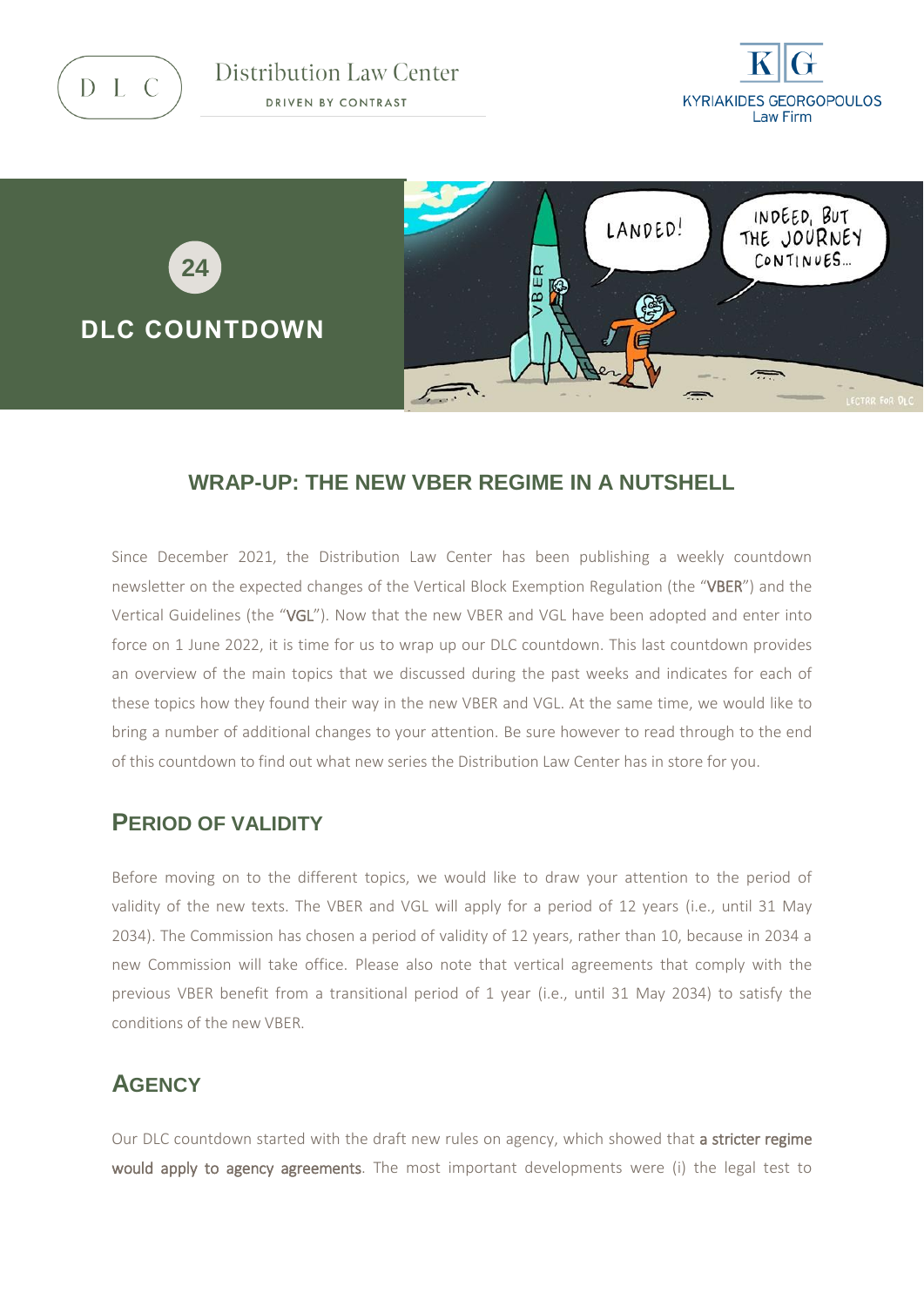



measure the significance of the risks undertaken by the agent (see, DLC countdown no. 3), (ii) the temporary transfer of ownership (see, no. 4), and (iii) the combination of agency and distribution for so-called dual role agents (see, no. 5).

The new VGL confirm the stricter regime. Going forward, suppliers appointing agents should be aware of the following:

- The new VGL confirm the case law stating that the exception for agency agreements to fall outside the scope of Article  $101(1)$  TFEU must be interpreted narrowly. For example, where the agent negotiates and/or concludes contracts on behalf of a large number of principals, it is less likely that he will qualify as a "genuine agent".
- The test to qualify as a genuine agent in a dual role scenario of agent and distributor has become rather burdensome and costly. First, burdensome, because the independent distributor must be genuinely free to enter into the agency agreement and it must be possible to effectively delineate the commercial and financial risks related to the agency. Second, costly, because of a quite expansive reading of the commercial and financial risks linked to the sale of the goods or services covered by the agency agreement, including market-specific investments, must be borne by the principal. With respect to market-specific investments, the principal must reimburse all investments that are required to operate in the relevant market. In other words, only investments exclusively related to the distribution of differentiated products outside the scope of the agency agreement are not covered by this obligation.

To end this section on a positive note, the new VGL do confirm that an agreement will not necessarily be excluded from the exception if the agent acquires the **ownership of the goods for a very short** period of time while selling them on behalf of the principal.

# **NON-COMPETE OBLIGATIONS**

Moving on from agency, the following DLC countdowns focused on non-compete obligations, either imposed during the term of the distribution agreement (see, no. 6) or post-term (see, no. 7). Based on the draft VGL, the expectation was that the regime would remain largely unchanged. This is now confirmed:

• The definition of non-compete obligations continues to cover two types of obligations: single branding and the 80%-rule.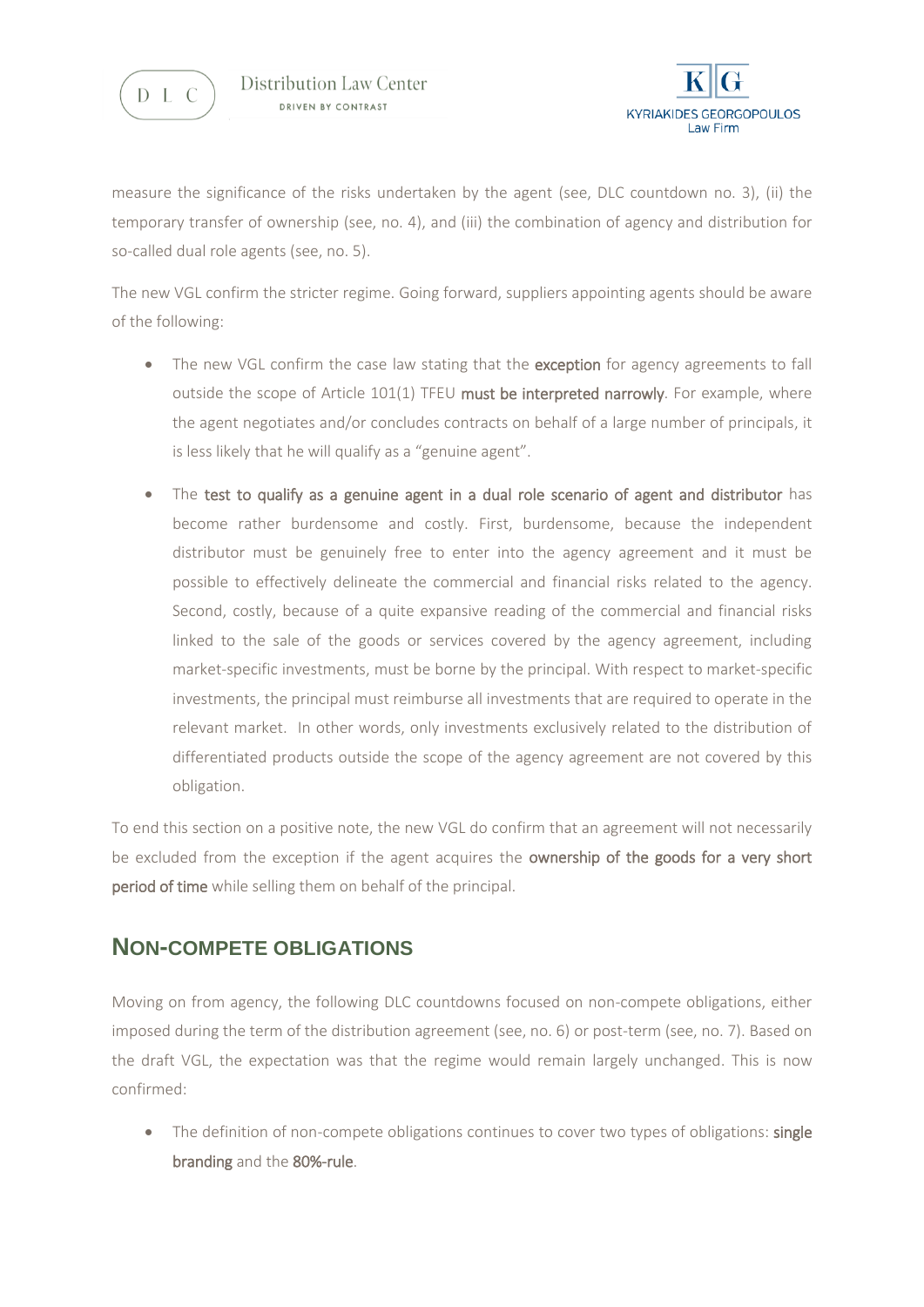



- Non-compete restrictions must in principle still be limited to five years to benefit from the exemption of the new VBER. However, non-compete obligations that are tacitly renewable beyond a period of five years can as well be exempted, provided that the distributor can effectively switch to a competing supplier. This means that the distributor must be given the opportunity to terminate the agreement within a reasonable time and at a reasonable cost.
- The new VBER exempts post-term non-compete obligations under the same strict and cumulative conditions that applied previously.

# **HARDCORE RESTRICTIONS (1): RPM**

The DLC countdowns continued with the centrepiece of the VBER, namely the hardcore restrictions. After a general introduction (see, no. 8), we addressed resale price maintenance (see, no. 9), dual pricing (see, no. 10), and equivalence (see, no. 11).

New compared to the previous VBER is Article 4(e): the prevention of the effective use of the internet by the distributor or its customers to sell the contract goods or services is now explicitly blacklisted as an illegal territorial or customer restriction.

Otherwise, the list of hardcore restrictions in Article 4 remains largely the same, even if it is now split between exclusive, selective and open distribution. The attentive reader will however note that the actual split is between selective and non-selective distribution, as the lists of hardcore restrictions for exclusive and open distribution are identical.

As regards resale price maintenance ("RPM"), the following additions are worth mentioning:

- A provider of online intermediation services qualifies as a supplier, so that it is prohibited from imposing fixed or minimum sales prices for the transactions it intermediates.
- Imposing minimum advertised prices ("MAP") is RPM.
- Under a fulfilment contract, where the customer selects the company providing the fulfilment services, the imposition of a resale price by the supplier may restrict the competition for the provision of the fulfilment services and amounts to RPM.
- Price monitoring is not in itself RPM, but increases price transparency and may therefore facilitate it.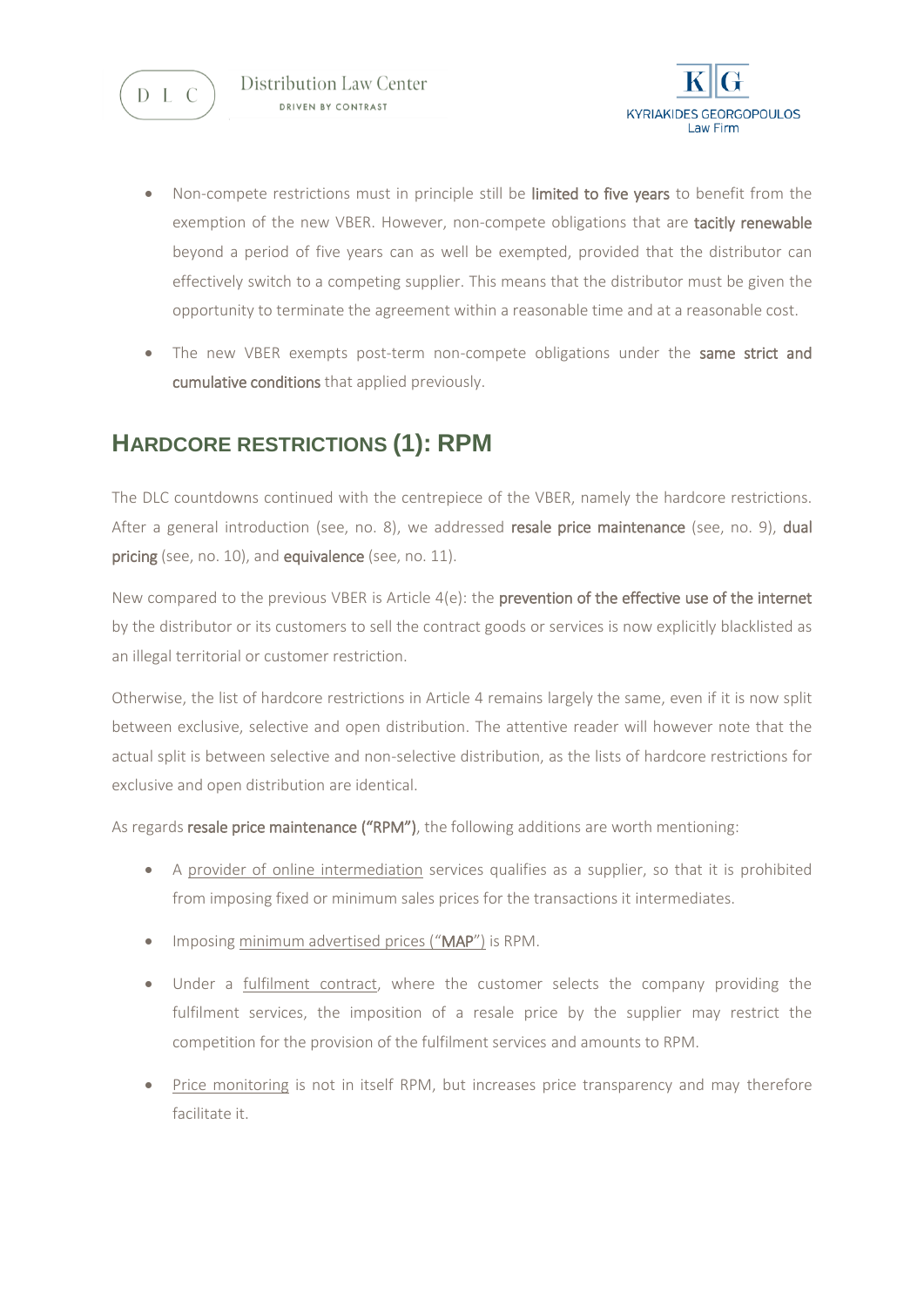



 The new VGL provide an additional example of RPM that may lead to efficiencies: a minimum resale price or MAP can be used to prevent a particular distributor from regularly using a product as a loss leader, because this may damage the brand image and lead to a reduction of demand.

As regards online sales, the new regime is more flexible in relation to dual pricing and the previously existing equivalence requirement:

- Dual pricing of products sold online or offline i.e., charging a different wholesale price for products sold online than for products sold offline – is a hardcore restriction only if it aims to prevent the effective use of the internet by the buyer, not if it is meant to incentivize or reward a difference in investments in online or offline sales channels made by a buyer.
- The same goes for the equivalence requirement. A supplier is henceforth entitled to impose online selective criteria that differ from the offline selective criteria, provided that the distinct online criteria do not aim to prevent the authorized distributors from effectively selling the contract product online.

# **HARDCORE RESTRICTIONS (2): ACTIVE SALES RESTRICTIONS**

Next, the DLC countdowns addressed the conditions to legally impose active sales restrictions toward exclusive territories or customers: no. 12 dealt with the exclusivity condition, no. 13 with the parallel imposition requirement, and no. 14 with the roll-over prohibition.

Before addressing these conditions, it is worth highlighting that the concepts of active and passive sales are now defined in the VBER, and that the definition of active sales confirms that specific forms of online promotion (use of language and top-level domain names) can lead to active sales, because the promotion is specifically targeting certain territories or customers.

The new VBER finetunes the conditions for imposing active sales restrictions to better protect exclusive distributors and their investments, while at the same time allowing more intra-brand competition through shared exclusivity:

 The definition of exclusivity confirms that the exclusivity condition encompasses the possibility of shared exclusivity, now that a supplier may allocate a territory or customers to a maximum of five distributors.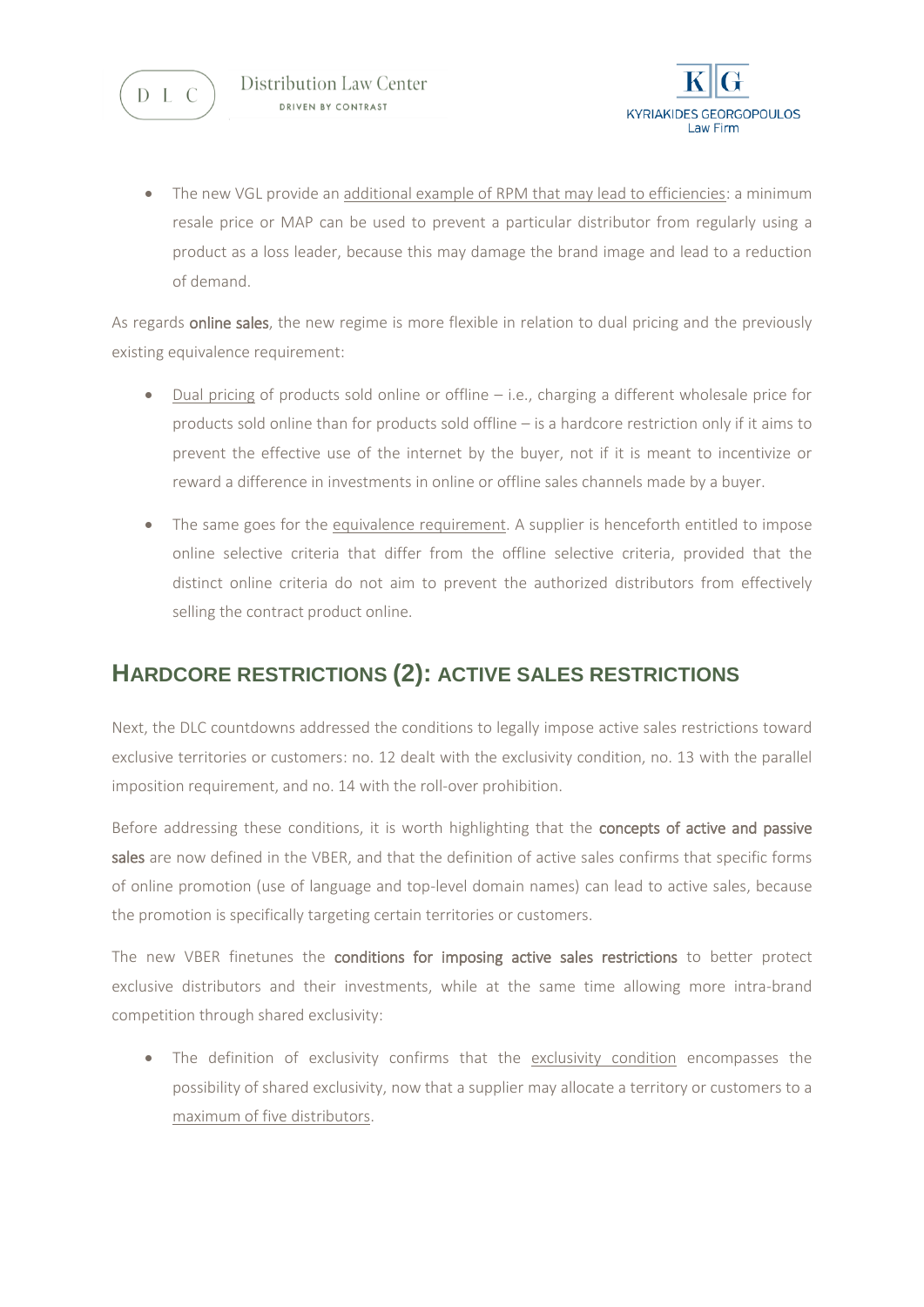



- The requirement of parallel imposition, which is often a challenge in daily practice, is here to stay: the VBER unequivocally stipulates that the supplier must impose the active sales restriction on all its other buyers.
- The new VBER softens the roll-over prohibition. Under the new regime, suppliers are allowed to impose an active sales restriction not only on their buyers, but also on direct customers of the buyers.

### **DUAL DISTRIBUTION**

The DLC countdowns dealing with dual distribution discussed the envisaged extension of the exception to wholesalers and importers (see. no. 15), the introduction of a market share threshold (see, no. 16) and how to deal with information exchanges in a dual distribution set-up (see, no. 17 and no. 18).

The main features of the new regime on dual distribution are as follows:

- Article 2(4)(a) of the new VBER extends the safe harbour for (non-reciprocal) vertical agreements concluded between competitors, as long as the buyer does not compete with the supplier at the upstream level where the buyer buys the contract goods. The upstream level may be the level where the supplier is active as manufacturer, importer or wholesaler.
- Information exchanges in the context of dual distribution are excluded from the safe harbour only if they (i) are not directly related to the implementation of the vertical agreement, or (ii) are not necessary to improve the production or distribution of the contract products, or (iii) fulfill neither of these two conditions. The new VGL (see, paragraphs 99-100) clarify what type of information exchanges are likely or unlikely to fulfil these conditions, and what precautions parties can take if their information exchange does not benefit from the exemption of the new VBER (firewalls).

Vertical agreements relating to the provision of online intermediation services do not benefit from the safe harbour if the provider of the online intermediation services competes on the relevant market for the sale of the intermediated goods or services. Briefly said, hybrid platforms require an individual exemption. Interestingly, the Commission will not prioritize enforcement action in respect of hybrid platforms if a supplier allows its buyers to use its web shop, but does not allow that web shop to be used to offer competing brands of products and the supplier is not otherwise active on the relevant market for the provision of online intermediation services (see, paragraph 109 of the new VGL). This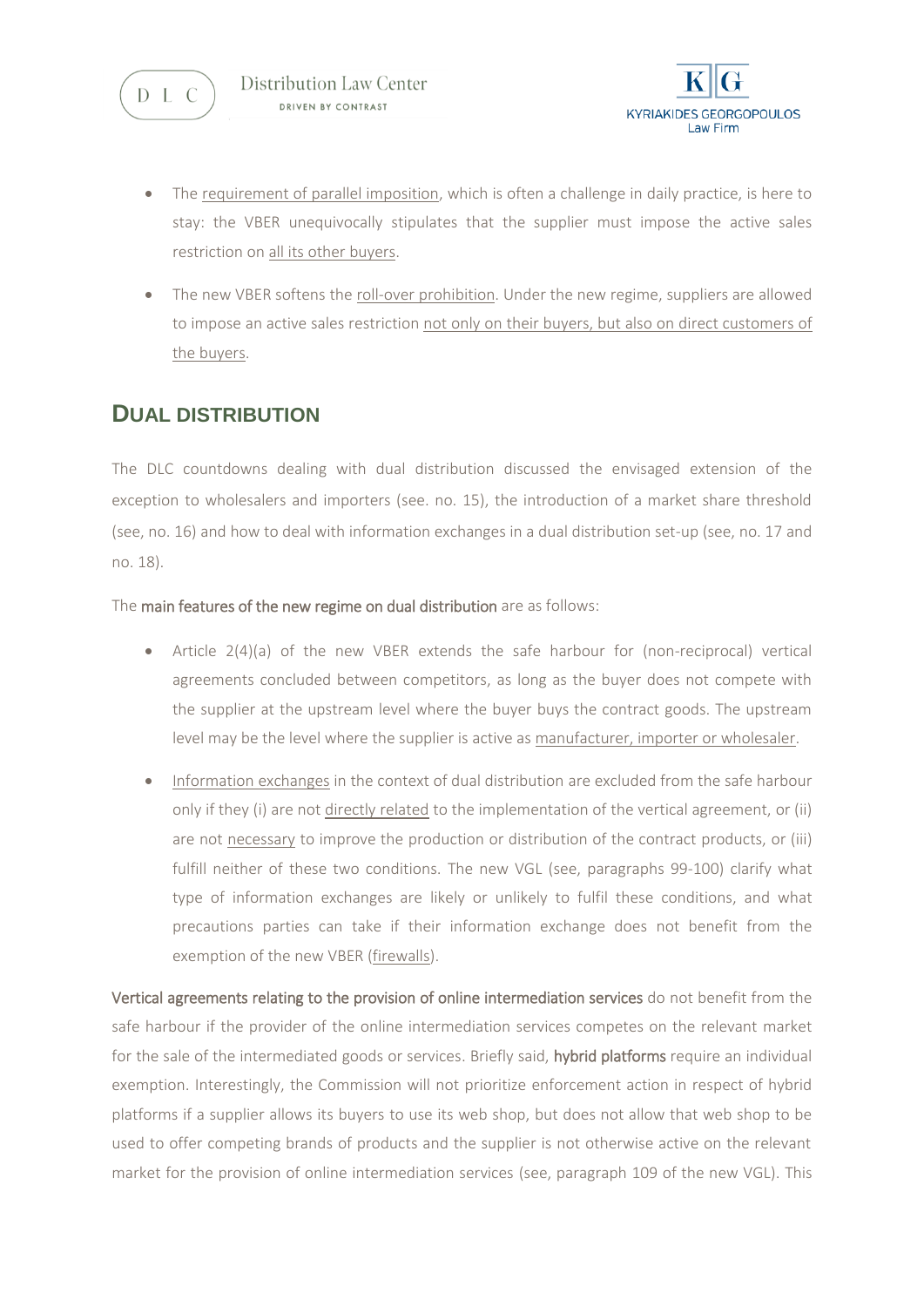



benefits SMEs that have an online presence mainly or exclusively via the website of their supplier and was a suggestion of the Distribution Law Center in its comments on the draft new section on dual distribution.

#### **BETTER PROTECTION FOR SELECTIVE DISTRIBUTION**

The DLC countdowns also examined a number of envisaged changes to selective distribution (see, no. 19) and to hybrid distribution systems – i.e., when exclusive and selective distribution systems are combined (see, no. 20).

The Distribution Law Center is pleased to see that the new VBER allows a better protection of authorized distributors when a supplier operates selective distribution in certain territories and exclusive or open distribution in other, for instance because it is gradually rolling out selective distribution in the EU.

In order to protect the authorized distributors against sales to unauthorized distributors in the territory where the supplier operates selective distribution, it may from now onwards restrict active and passive sales by all other distributors and their customers (so not only their direct customers, but all customers) to unauthorized distributors located in that territory. This is a major improvement to enforce the closed nature of a selective distribution system.

# **E-COMMERCE**

As the DLC countdowns on e-commerce were mostly published after the adoption of the new VBER and VGL, they already contain a handy overview of the rules applicable henceforth to restrictions or a ban of sales on online marketplaces (see, no. 22) and bans on price comparison services (see, no. 23).

In summary, suppliers whose products are sold online should bear in mind the following principles:

• The new VGL (see, paragraph 208) provide that restrictions relating to the use of particular online sales channels, such as online marketplaces, may generally benefit from the VBER, provided that they do not constitute a hardcore restriction and prevent the effective use of the internet by the distributors and their customers. This will generally not be the case where the distributors remain free to operate their own online store and may advertise online.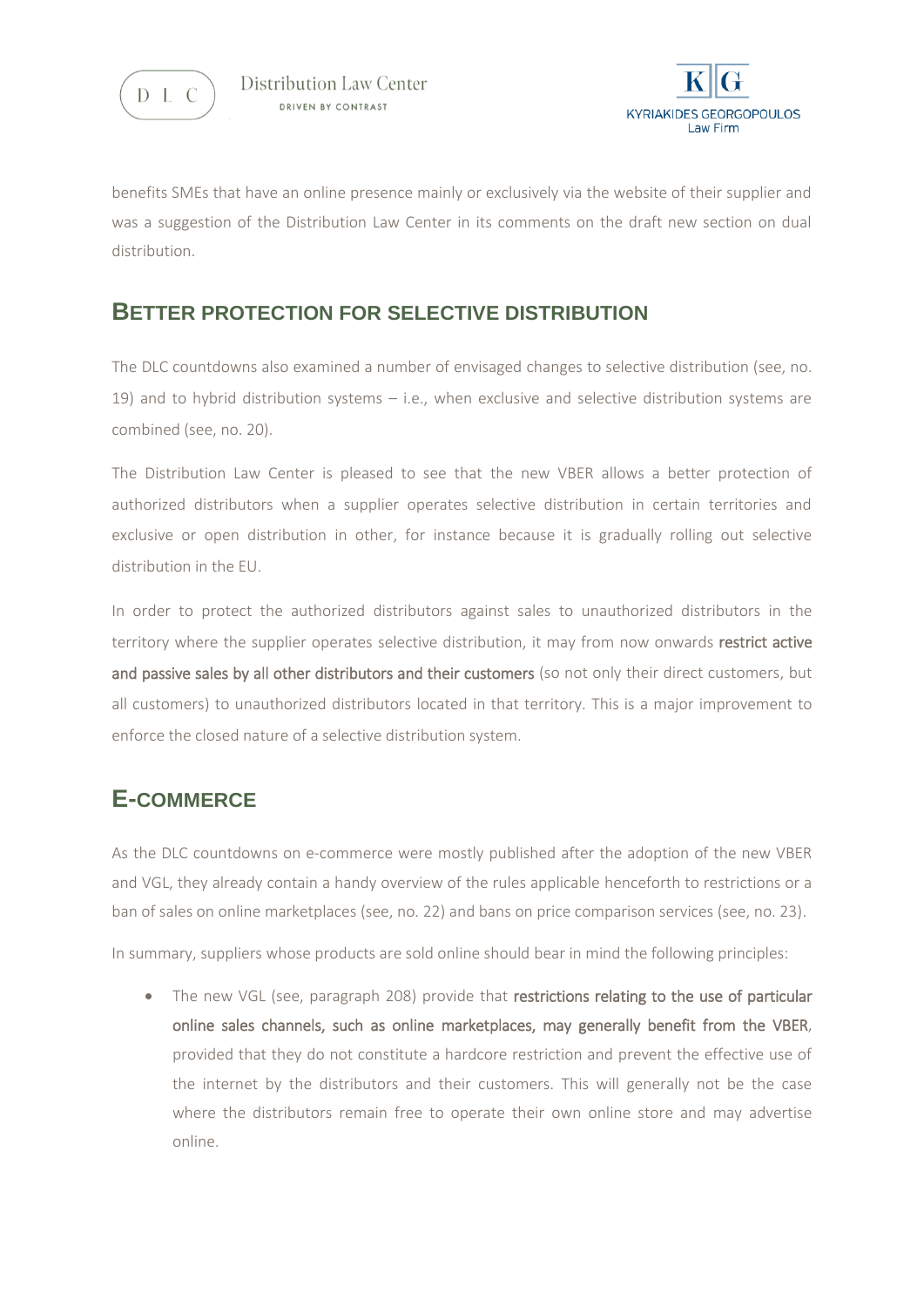



The Commission is less tolerant when it comes to ban the use of price comparison services as an entire advertising channel. Such ban constitutes a hardcore restriction. By contrast, a ban on the use of particular price comparison services or restrictions on the use of price comparison services based on quality requirements does not amount to an absolute ban and can therefore benefit from the new VBER (again, provided that it does not have as its object the prevention of the effective use of the internet by distributors and their customers).

The above rules apply to vertical agreements that fall within the VBER. When this is not the case (e.g., because the 30% market share threshold is exceeded) it is recommended to carefully consider imposing any of the above restrictions above. The new VGL (see, paragraphs 340-342 and 353-355) can help assessing whether a restriction imposed can benefit from an individual exemption in accordance with Article 101(3) TFEU.

#### **WITHDRAWAL IN INDIVIDUAL CASES**

Finally, the power of the Commission or a national competition authority to withdraw the benefit of a block exemption in individual cases – respectively for the EU and the Member State concerned – can be found in the basic regulation for the implementation of Articles 101 and 102 TFEU – i.e., in Article 29 Regulation 1/2003. In the new block exemption regulations (see e.g., the draft horizontal block exemption regulations) the possibility to withdraw the benefit of the block exemption is now incorporated in the block exemption itself. Article 6 of the new VBER foresees the possibility of withdrawal of the block exemption for a highly concentrated market for online intermediation services, where buyers use multiple providers of online intermediation services that apply narrow parity obligations, which would lead to a situation where those buyers are restricted from offering, selling or reselling products to end users under more favorable conditions on their direct sales channels.

# **WHAT'S NEXT?**

This last DLC countdown completes the examination of the differences between the previous and the new VBER regime. The countdown to the new VBER and VGL ends here.

We hope that you enjoyed it as much as we did.